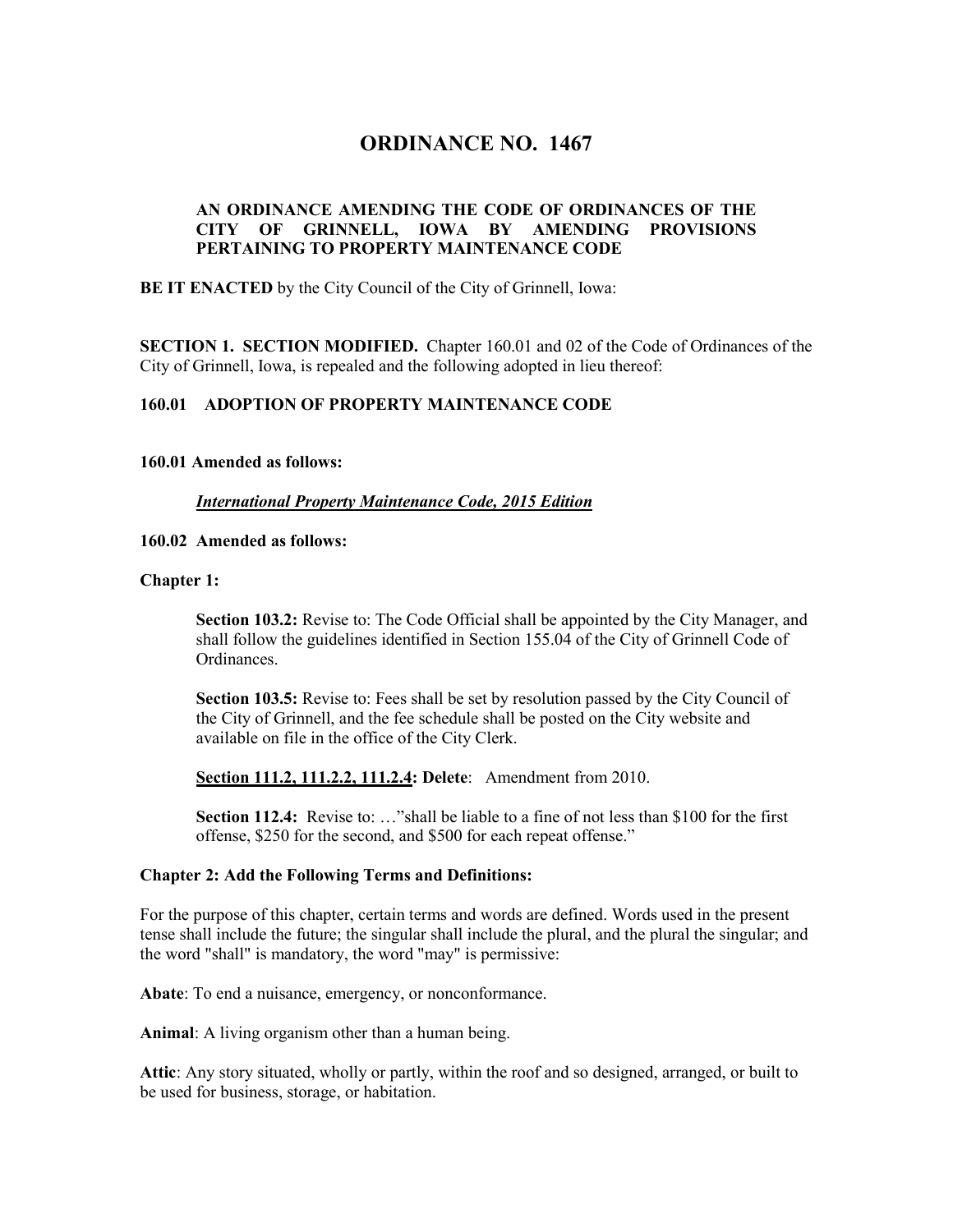**Appurtenance**: That which is directly or indirectly connected or accessory to a structure.

**Revise Basement to**: A portion or story of a building next to or below the first or main floor, which may or may not be considered habitable space. The portion of a building that is partly or completely below grade.

**Crawlspace**: An underfloor space that is not a basement and is not habitable space.

**Central heating system**: A system supplying heat to one or more dwelling unit(s) or more than one rooming unit.

**Communal**: Used or shared by or intended to be used or shared by the occupants of two or more rooming units or two or more dwelling units.

**Condominium**: A dwelling unit in compliance or conformance with the requirements of the code of Iowa chap. 499B.

**Cooperative**: A dwelling unit that is in compliance or conformance with the requirements of chap. 499A

**Court**: An open, unoccupied space, other than a yard, on the same lot with a building and which is bordered on two or more sides by the building.

**Dormitory**: Any dwelling where group sleeping accommodations are provided for persons not members of the same family groups in which several large rooms or a series of closely associated rooms under joint occupancy and single management of a College or other higher education institution.

**Dwelling**: Any building or structure which is wholly or partly used or intended to be used for living or sleeping by human occupants and includes any appurtenances attached thereto.

**Exit**: A continuous and unobstructed means of egress to a public way and shall include intervening doors, doorways, corridors, exterior balconies, ramps, stairways, horizontal exits, exit passageways, exit courts, walkways, sidewalks and yards.

**Extermination**: The control and elimination of insects, rodents or other pests by eliminating their harborage places, by removing or making inaccessible materials that may serve as their food; by poisoning, spraying, fumigating, trapping or by any other approved pest elimination methods. Letter of Compliance: A document issued by a inspector, stating the premises have been inspected and found to be in compliance with this chapter of the date of inspection.

**Multiple Dwelling**: Any structure containing more than two (2) dwelling units.

**Permit**: A certificate certifying that the unit for which it is issued is in compliance with the applicable provisions of this chapter.

**Sanitary**: Relating to the conditions that affect hygiene and health, especially the supply of sewage facilities and clean drinking water.

**Supplied**: Paid for, furnished by, provided by or under the control of the owner or operator.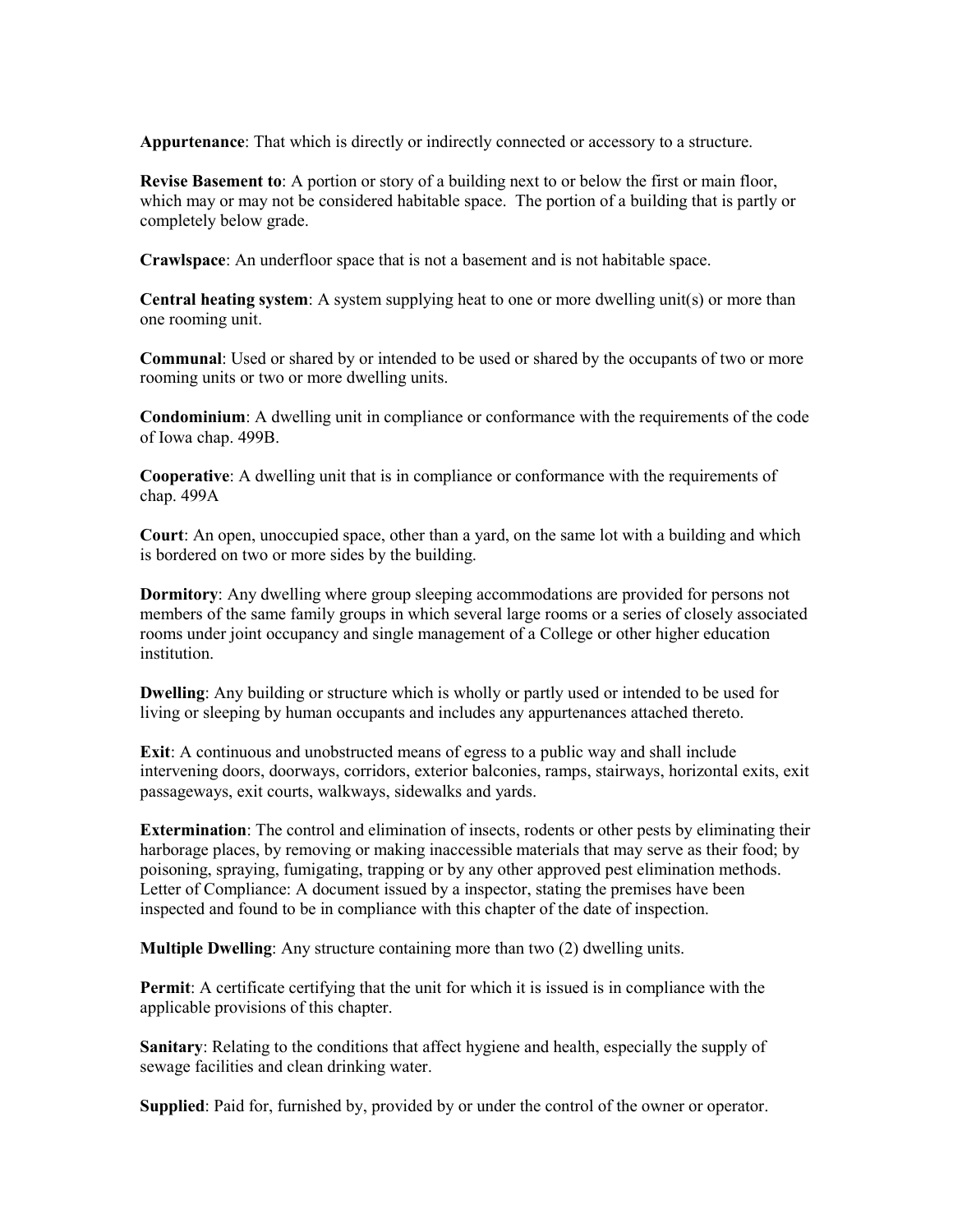Temporary Permit: A certificate certifying that the unit for which it is issued is not in compliance with the applicable provisions of this chapter and which certifies that the unit for which it is issued may be occupied for a time specified in said certificate pending the completion of the necessary improvements needed to bring it into compliance.

**Temporary Permit**: A certificate certifying that the unit for which it is issued is not in compliance with the applicable provisions of this chapter and which certifies that the unit for which it is issued may be occupied for a time specified in said certificate pending the completion of the necessary improvements needed to bring it into compliance

#### **Chapter 3**

- **SECTION 302.4.** Modify to: No grass, weed, or volunteer tree or bush shall exceed 8 inches.
- **SECTION 303.2:** Modify to: 48 inches in height above the finished ground level measured on the side of the barrier away from the pool. Insert: Five (5) feet in height and at least four (4) feet from each side of the pool. Such fence shall be constructed sufficiently strong and of such structural design as to make the pool inaccessible to small children.

#### **Chapter 5**

**SECTION 504.1**: Add: All plumbing fixtures and devices shall be installed per the 2015 Uniform Plumbing Code.

#### **Chapter 6**

**SECTION 602.3:** Add: tenants shall be given control of such heating facilities unless an agreement between the tenant(s) and owner(s) is in place.

**Section 605.5:** Temporary or portable power producing apparatus', including generators, are prohibited from being used to provide the main source of electricity of any structure(s) except when being used as a back-up source of electricity during severe weather events or other similar emergencies and situations.

#### **Chapter 7: Create Section 705: Carbon Monoxide Alarms**

**SECTION 705.1** General: Carbon monoxide alarms shall comply with section705.

**705.1.1**: Carbon monoxide alarms shall be listed in accordance with UL 2034. Combination carbon monoxide and smoke alarms shall be listed in accordance with UL 2034 and UL 217.

**SECTION 705.2** Where Required: carbon monoxide alarms shall be supplied in all rental units that contain either or both of the following:

> **1.** The dwelling unit contains a fuel-fired appliance, or can, in any way, be effected by a fuel-fire appliance in the building. **2.** The dwelling unit has an attached garage.

**SECTION 705.3** Location: Carbon monoxide alarms in dwelling units shall be installed outside of each separate sleeping area in the immediate vicinity of the bedrooms. Where a fuel-burning appliance is located